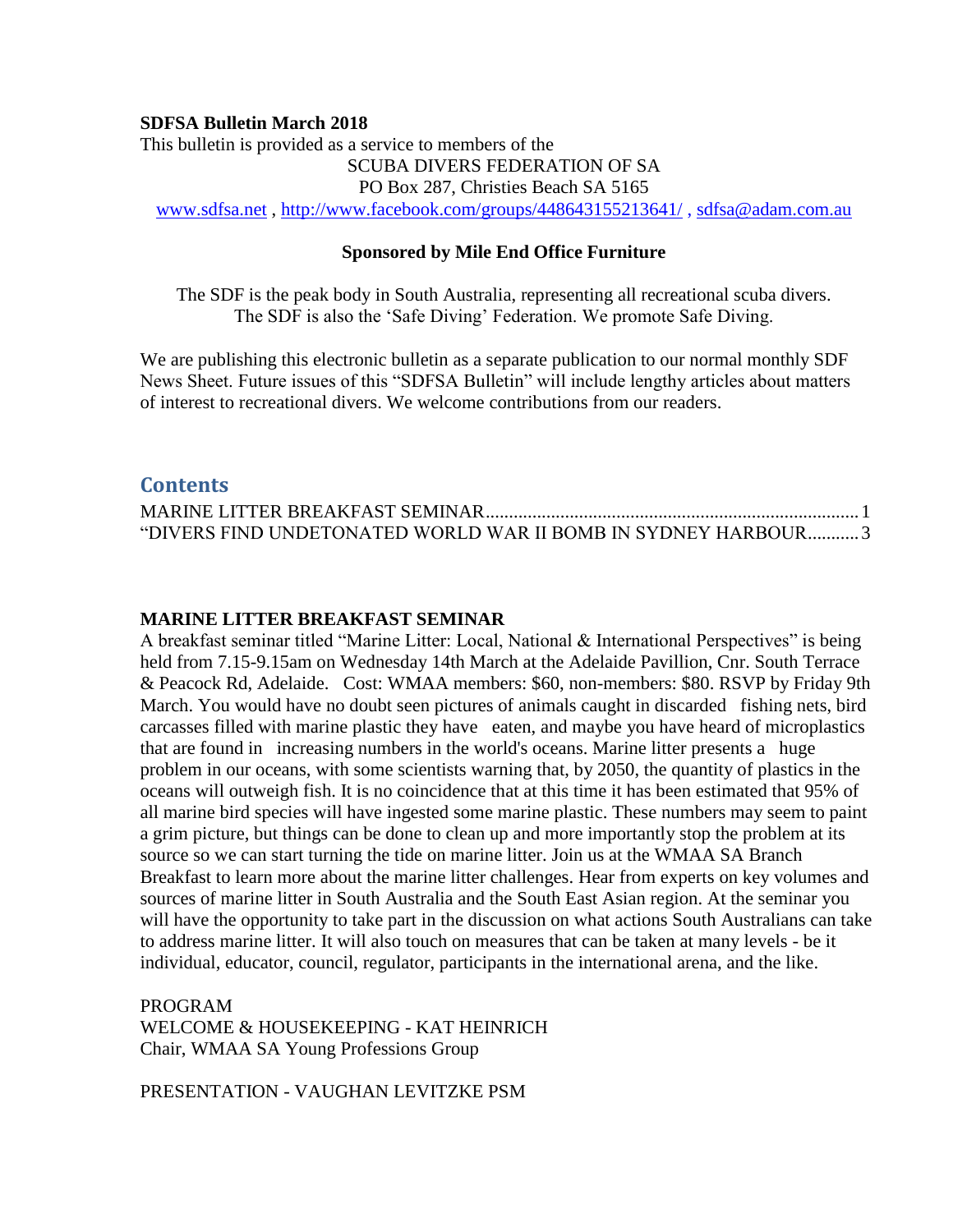Chief Executive, Green Industries South Australia - International perspective

### PRESENTATION - WARWICK NOBLE

Marine Scientist, SA Environment Protection Authority - Asia Pacific Region perspective

### PRESENTATION - DR KRISTIAN PETERS

Scientific Officer, Natural Resources Adelaide and Mount Lofty Ranges - South Australia/National perspective

### PANEL DISCUSSION WITH Q&A

Panel discussion with presenters, plus additional panellist Malcom Doyle from Our Coast, Our Mission and Q&A

# SPEAKERS

VAUGHAN LEVITZKE - Chief Executive, Green Industries SA Vaughan has more than 35 years' experience in government, project management and leadership. He is responsible for a multitude of programs and projects carried out by Zero Waste SA and its partner organisations that has seen SA establish its leadership credentials in waste management and recycling in Australia and internationally. Vaughan spent 10 years with the South Australian EPA in a number of roles, including regulation of tyres, and composting, overseeing and expanding container deposit legislation, and industry resource efficiency programs. In 2015, he received a Public Service Medal for outstanding public service in the area of waste management reform and policy.

WARWICK NOBLE - Marine Scientist, SA Environment Protection Authority Warwick began working in the marine environment in 1997, as an aquarist at Dreamworld on the Gold Coast. In 2014, Warwick completed a PhD in aquaculture for bioactive compound recovery and product alternatives for plastics. During this career, Warwick has been on expeditions to the Antarctic, conducted studies on plastic marine debris in Thailand, the Philippines, Indonesia and numerous coasts of Australia. In 2010, Warwick was asked to join the SA EPA as a marine scientist. He has written and co-authored a number of scientific papers, articles, industry publications and government reports. Warwick enjoys working with other professionals and educating citizens through specific projects to benefit the environment for future generations.

DR KRISTIAN PETERS - Scientific Officer, Natural Resources Adelaide and Mount Lofty Ranges

Dr Kristian Peters is a marine ecologist currently working as Scientific Officer for the Department of Environment, Water and Natural Resources in the Adelaide and Mount Lofty Natural Resource Management region. Kristian's background stems from a range of research disciplines including investigative studies on different threatened marine species in South Australia, Antarctica and internationally. Over the last 6 years, Kristian has led one of the largest marine debris projects conducted in Southern Australia, aimed to identify the types and key sources of marine debris impacting marine systems and their wildlife. Findings of the project have been incorporated into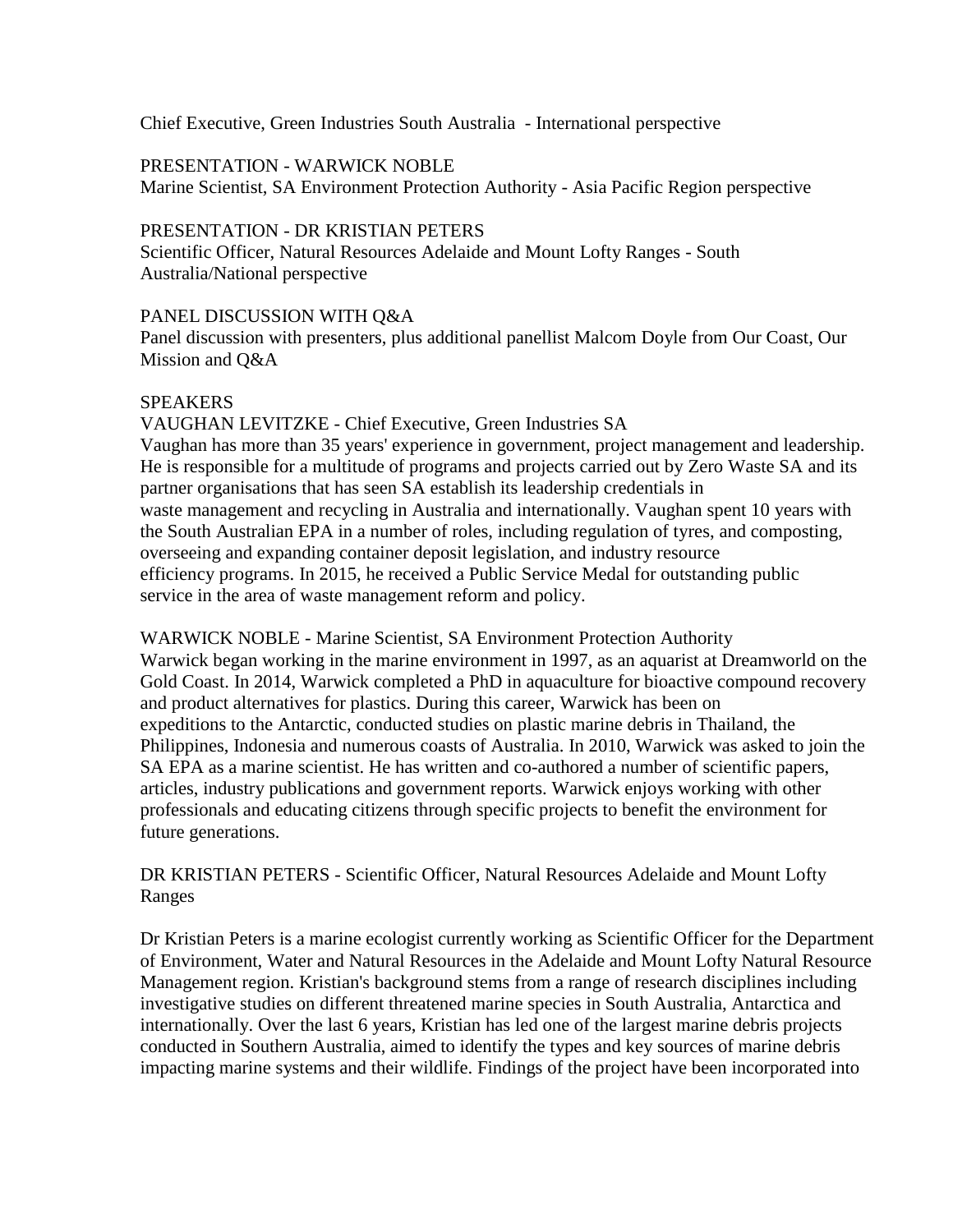the Commonwealth Government senate inquiry investigating the threat of marine plastic pollution in Australia.

For further information, please contact WMAA events on 02 8746 5000 or [info@wmaa.asn.au.](mailto:info@wmaa.asn.au) Brian Johnston, Branch Support Officer - SA Waste Management Association of Australia, 0419 018 806, [sa@wmaa.asn.au](mailto:sa@wmaa.asn.au) [www.wmaa.asn.au](http://www.wmaa.asn.au/).

# <span id="page-2-0"></span>**"DIVERS FIND UNDETONATED WORLD WAR II BOMB IN SYDNEY HARBOUR**

Two divers scouring the ocean floor for old bottles and glassware made an unexpected discovery at the bottom of Sydney Harbour on Wednesday: an undetonated bomb from World War II. The find prompted police to block off an area near Jones Bay at Pyrmont as military personnel seized the device. Dive instructor Tony Strazzari said he'd plunged into the water for a routine dive with friend Paul Szerenga when he detected the bomb's cylindrical shape and dart-like end nestled on the floor. "We do a lot of diving in old war areas up and down the coast, mostly looking for old bottles, black glass, embossed bottles, glassware," Mr Strazzari said. Newcastle diving enthusiasts Tony Strazzari and Paul Szerenga often search for old glassware in waters up and down the NSW coast. "We were just swimming there and poking around the silty bottom. I reached in and felt something heavy and pulled it out and it was a bomb." Fearful that the device might be disturbed by a boat anchor if it stayed beneath the water, Mr Strazzari tucked the 40 centimetre-long bomb into his diving gear. His mate wasn't so unfazed: "When he handed it to me under the water I said, 'Holy s---,' " Mr Szerenga said. "We sat there and coddled it up so no one got worried. One man did ask what it was and when I told him it was a bomb he just shrugged and walked off," Mr Strazzari said. "It wasn't until the cops showed up they realised it was a bomb." Police set up a 100-metre exclusion zone in the area, near Pirrama Park, as they called in military personnel to inspect the device. They later reduced the shut-off area to 20 metres. A NSW Police spokeswoman said the bomb was "unable to be detonated" and not deemed a safety risk. It was taken by military personnel by about 2pm. Mr Strazzari said friends had guessed the bomb was a three-inch mortar shell. "I've found bullets before and I found a rifle once, but never a live artillery shell. This was a first for me." A Defence Department spokeswoman said the mortar would be disposed of safely on a military range. "If a member of the public should find a suspicious item that may be unexploded ordnance, do not touch or disturb it," the spokeswoman said. "The local police should be contacted who will arrange for military experts to attend and dispose of it.""

(Source: [www.smh.com.au/nsw/this-was-a-first-for-me-divers-find-undetonated-world-war-ii](http://www.smh.com.au/nsw/this-was-a-first-for-me-divers-find-undetonated-world-war-ii-bomb-in-sydney-harbour-20180221-p4z16g.html)[bomb-in-sydney-harbour-20180221-p4z16g.html](http://www.smh.com.au/nsw/this-was-a-first-for-me-divers-find-undetonated-world-war-ii-bomb-in-sydney-harbour-20180221-p4z16g.html) )

The Scuba Divers Federation of SA is a member of the following: -

RecfishSA (SA Recreational Fishing Advisory Council)

TRAIL COMMITTEES - SA Trails Coordinating Committee (Office of Recreation & Sport) and Port Noarlunga Reef Underwater Trail [South Australian Trails](http://www.southaustraliantrails.com/)

If you wish to be included on the mailing list for this electronic bulletin, contact Steve Reynolds, the Federation's Secretary, on [sdfsa@adam.com.au](mailto:sdfsa@adam.com.au) for more details.